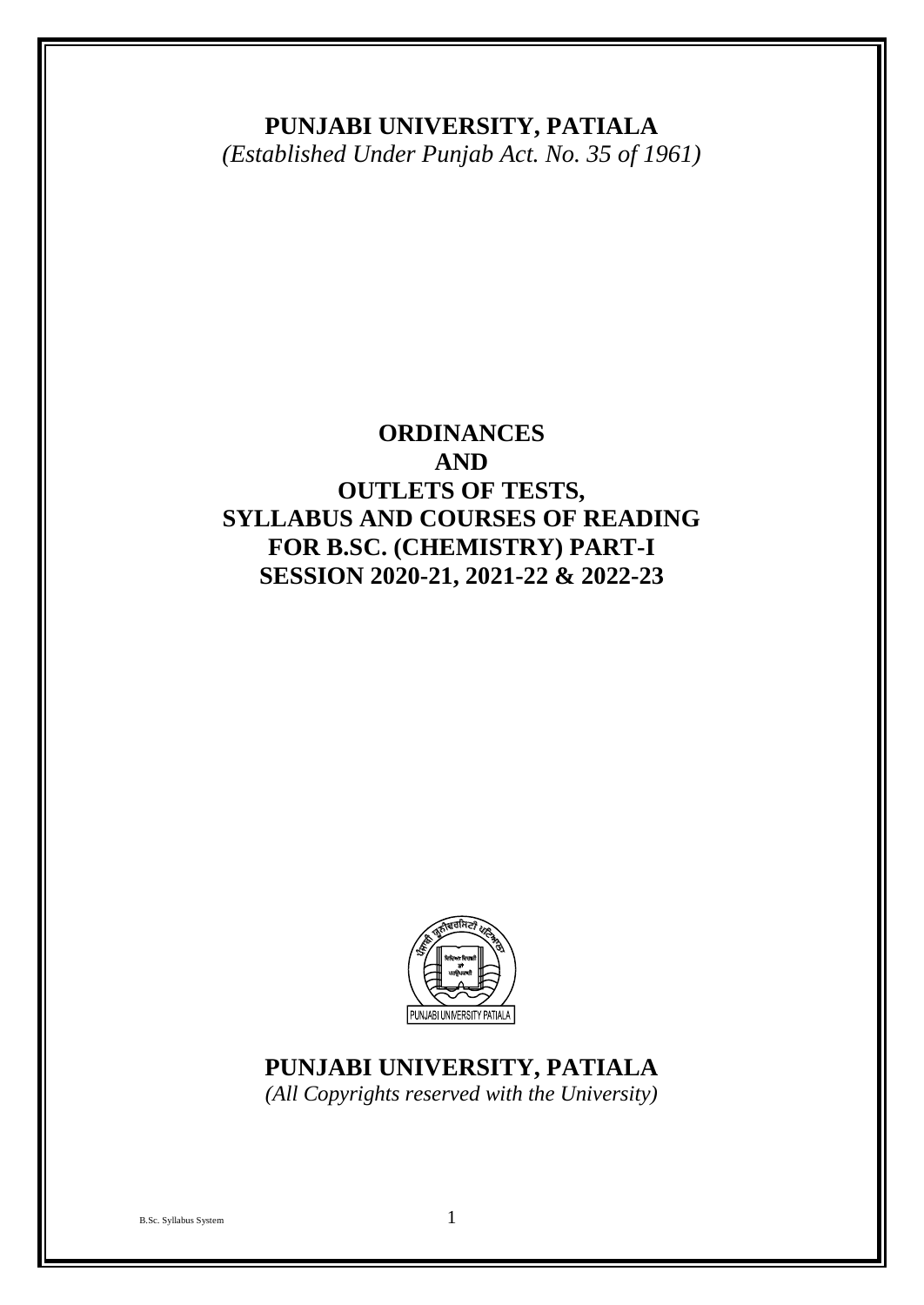## **B.Sc. (Chemistry) Part-I 2020-21, 2021-22 & 2022-23**

## **SEMESTER I**

| Paper | Title                      | Max.         | Sem. Paper Int. Asstt. |    |
|-------|----------------------------|--------------|------------------------|----|
|       |                            | <b>Marks</b> |                        |    |
|       | <b>INORGANIC CHEMISTRY</b> | 35           | 26                     | 09 |
| П     | ORGANIC CHEMISTRY          | 35           | 26                     | ΩO |
| -III  | PHYSICAL CHEMISTRY         | 35           | 26                     | ng |
|       | PRACTICAL CHEMISTRY        | 45           | 16 (Pass Marks)        |    |

**SEMESTER II**

| SEMIES I EK II |                                                |                      |                        |        |  |  |
|----------------|------------------------------------------------|----------------------|------------------------|--------|--|--|
| <b>Paper</b>   | <b>Title</b>                                   | Max.<br><b>Marks</b> | Sem. Paper Int. Asstt. |        |  |  |
|                | <b>INORGANIC CHEMISTRY</b>                     | 35                   | 26                     | 09     |  |  |
| H              | ORGANIC CHEMISTRY                              | 35                   | 26                     | 09     |  |  |
| - III          | PHYSICAL CHEMISTRY                             | 35                   | 26                     | 09     |  |  |
| H              | PRACTICAL CHEMISTRY                            | 45                   | 16 (Pass Marks)        |        |  |  |
|                | Drug Abuse Problem, Management and Prevention* | 100 (MM)             | <b>70 (SP)</b>         | 30(IA) |  |  |

**Qualifying Paper**: Session 2016-17, 2017-18 and 2018-19 \*As per University Letter No.13831/SM-6 Dated: 12.10.2016

## **PAPER-I INORGANIC CHEMISTRY**

**Max Marks : 35** 30 hours **Semester Paper : 26** Time allowed - 3 hrs **Internal Assessment: 9 3 period/week Pass Marks : 35%** 

## **INSTRUCTIONS FOR THE PAPER SETTER**

The question paper will consist of three sections: A, B and C. Sections A and B will have four questions each from the respective section of the syllabus and will carry 4 marks each. Section C will consist of 5 short answer questions that will cover the entire syllabus and will be of 2 marks each. Use of scientific non-programmable calculator is allowed.

## **INSTRUCTIONS FOR THE CANDIDATES**

Candidates are required to attempt five questions (Section C 9th question being compulsory) selecting two questions from each of A & B Sections.

## **Section - A**

## **1. Atomic Structure** 7 hrs

Idea of de Broglie matter waves, Heisenberg uncertainty principle, atomic orbitals, Schrodinger wave equation, significance of,  $\Psi$  and,  $\Psi^2$ , quantum numbers, radial and angular wave functions and probability distribution curve, shapes of s, p, d orbitals. Aufbau and Pauli exclusion principles, Hund's multiplicity rule. Electronic configurations of the elements and ions.

B.Sc. Syllabus System 2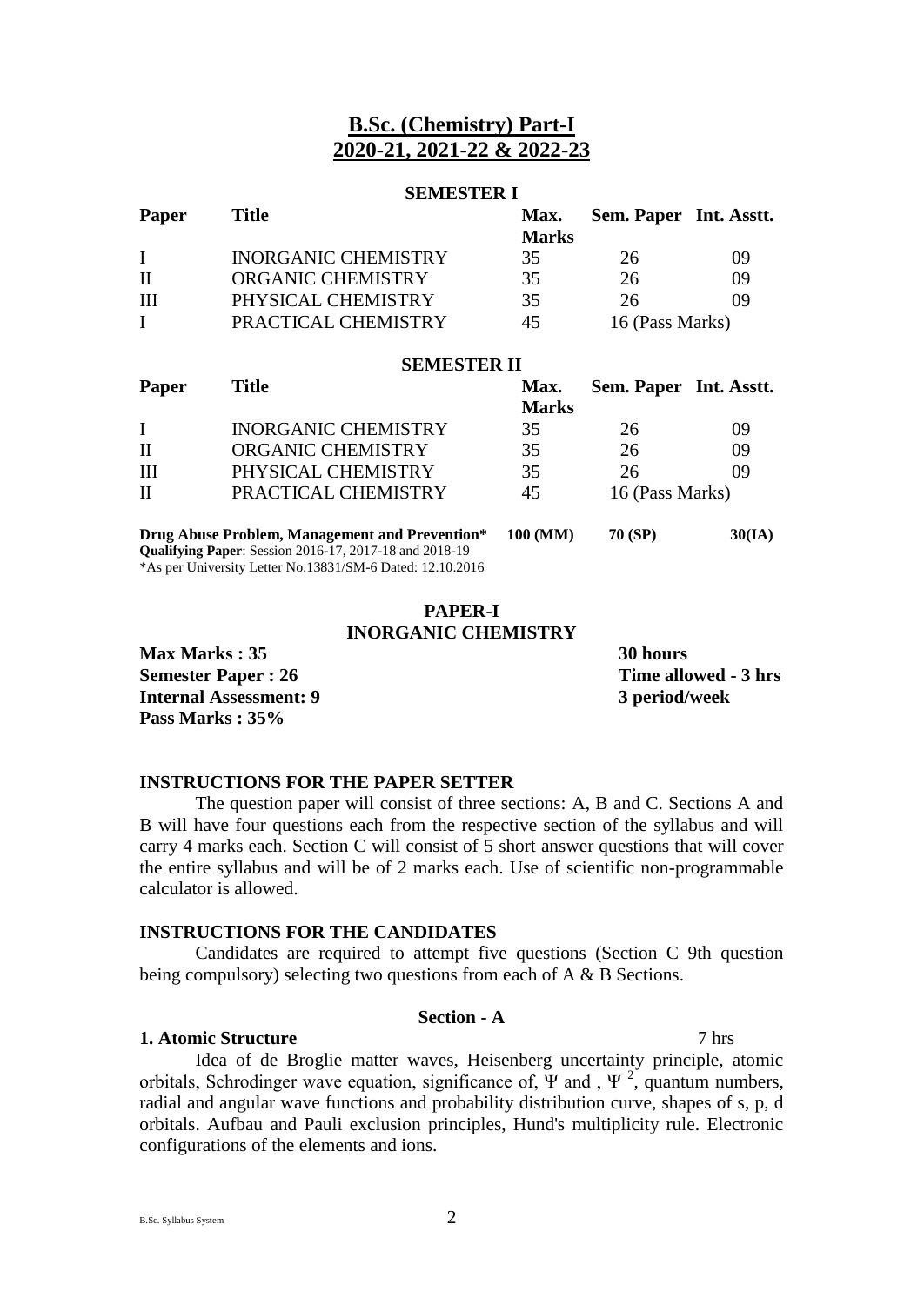## **2. Periodic Properties** 5 hrs.

Position of element in the periodic table effective nuclear charge and its calculations. Atomic and ionic radii, ionization energy, electronic affinity and electronegativity-definition, methods of determination or evaluation, trends in periodic table and applications in predicting and explaining the chemical behavious.

## **3. Chemistry of Noble gases** 3 hrs.

Chemical properties of the noble gases, chemistry of xenon, structure and bonding in xenon compounds.

## **Section - B**

### **1. Chemical Bonding - I** 15 hrs.

Covalent Bond-Valence bond theory and its limitations, directional characteristics of covalent bond, various types of hybridization and shapes of simple inorganic molecules and ions. Be $F_2$ , B $F_3$ , CH<sub>4</sub>, PF<sub>5</sub>, SF<sub>6</sub>, IF<sub>7</sub>, SnCl<sub>2</sub>, XeF<sub>4</sub>, BF<sub>4</sub><sup>-</sup>,  $PF_6$ , SnCl<sub>6</sub><sup>2</sup>.

## **2. Chemical Bonding - II**

Valence shell electron pair repulsion (VSEPR) theory to  $NH_3$ ,  $H_3O^+$ , SF<sub>4</sub>,  $CIF_3$ ,  $ICI_2$ , and  $H_2O$ . MO theory, homonuclear (elements and ions of 1st and 2nd row), and heteronuclear (BO, CN, CO<sup>+</sup>, NO<sup>+</sup>, CO, CN), diatomic molecules, multicenter bonding in electron deficient molecule (Boranes) percentage ionic character from dipole moment and eIectronegativity difference.

## **SEMESTER I PAPER-II ORGANIC CHEMISTRY**

**Max Marks : 35** 30 hours **Semester Paper : 26** Time allowed - 3 hrs **Internal Assessment: 9 3 period/week Pass Marks : 35%** 

## **INSTRUCTIONS FOR THE PAPER SETTER**

The question paper will consist of three sections: A, B and C. Sections A and B will have four questions each from the respective section of the syllabus and will carry 4 marks each. Section C will consist of 5 short answer questions that will cover the entire syllabus and will be of 2 marks each. Use of scientific non-programmable calculator is allowed.

## **INSTRUCTIONS FOR THE CANDIDATES**

Candidates are required to attempt five questions (Section C 9th question being compulsory) selecting two questions from each of A & B Sections.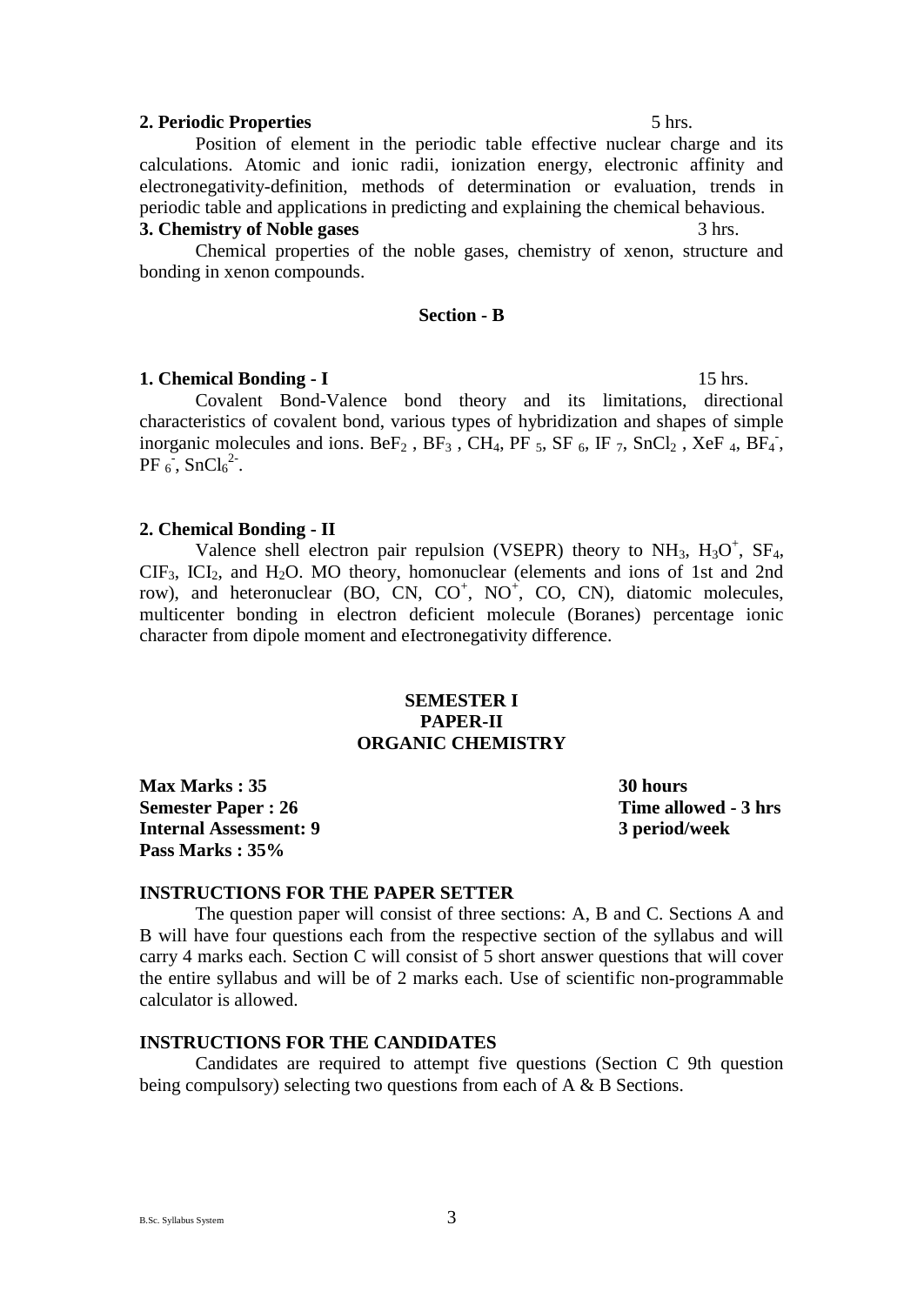## **I. Structure and Bonding 5 Hrs.** 5 Hrs.

Hybridization, bond lengths and bond angles, bond energy, localized and delocalized chemical bond, Van der Walls interactions, resonance, hyperconjugation, aromaticity, inductive and field effects, hydrogen bonding.

## **II . Mechanism of Organic Reactions** 7 Hrs

Curved arrow notation, drawing electron movements with half- headed and double headed arrows, homolytic and heterolytic bond breaking. Types of reagents of organic reaction. Energy considerations. Reactive intermediates-bocations, carbanions, free radicals, carbenes, arynes and nitrenes (with examples). Assigning formal charges on intermediates and other ionic species.

Methods of determination of reaction mechanism (product analysis, intermediates, isotope effect, kinetic and stereo-chemical studies).

## **III. Alkanes** 4 Hrs.

Isomerism in alkanes, sources, methods offormation (with special reference to Wurtz reaction, Kolbe reaction, Corey-House reaction and decarboxylation of carboxylic acids), physical properties and Mechanism of free radical halogenation of alkanes: orientation, reactivity and selectivity.

## **Section – B**

## **1. Cyclo alkanes** 3 Hrs.

Cycloalkanes--nomenclature, chemical reactions, Baeyer's strain theory and its limitations. Ring strain in small rings (cyclopropane and cyclobutane), theory of strain less rings. The case of cyclopropane ring: banana bonds.

## **2. Alkcnes, Cycloalkenes** 6 Hrs.

Nomenclature of alkenes-methods of formation, mechanisms and dehydration of alcohols and dehydrohalogenation of alkyl halides regioselectivity in alcohol dehydration. The Saytzeff rule, Hofmann elimination, physical properties and relative stabilities of alkenes. Chemical reactions of alkenes-mechanisms involved in hydrogenation, electrophilic and free radical additions Markownikoff's rule, hydroboration-oxidation, oxymercuration reduction. Epoxidation, ozonolysis, hydration, hydroxylation and oxidation with KMnO4. Polymerization ofalkenes. Substitution and the allylic and vinylic positions of alkenes. Industrial application of ethylene and propene.

Methods of formation, conformation and chemical reactions of Cycloalkenes.

## **3**. **Dienes And Alkynes** 6 Hrs. **6 Hrs. 6 Hrs.**

Nomenclature and classification of dienes: isolated, conjugated and cumulated dienes. Structure of allenes and butadiene, methods of formation, polymerization. Chemical reactions-I,2 and l,4 additions, Diels-Alder reaction.

Nomenclature, structure and bonding in alkynes. Methods of formation. Chemical reactions of alkynes, acidityn of alkynes. Mechanism of electrophilic and nucleophilic addition reactions hydroboration-oxidation. metal-ammonia reductions, oxidation and polymerization.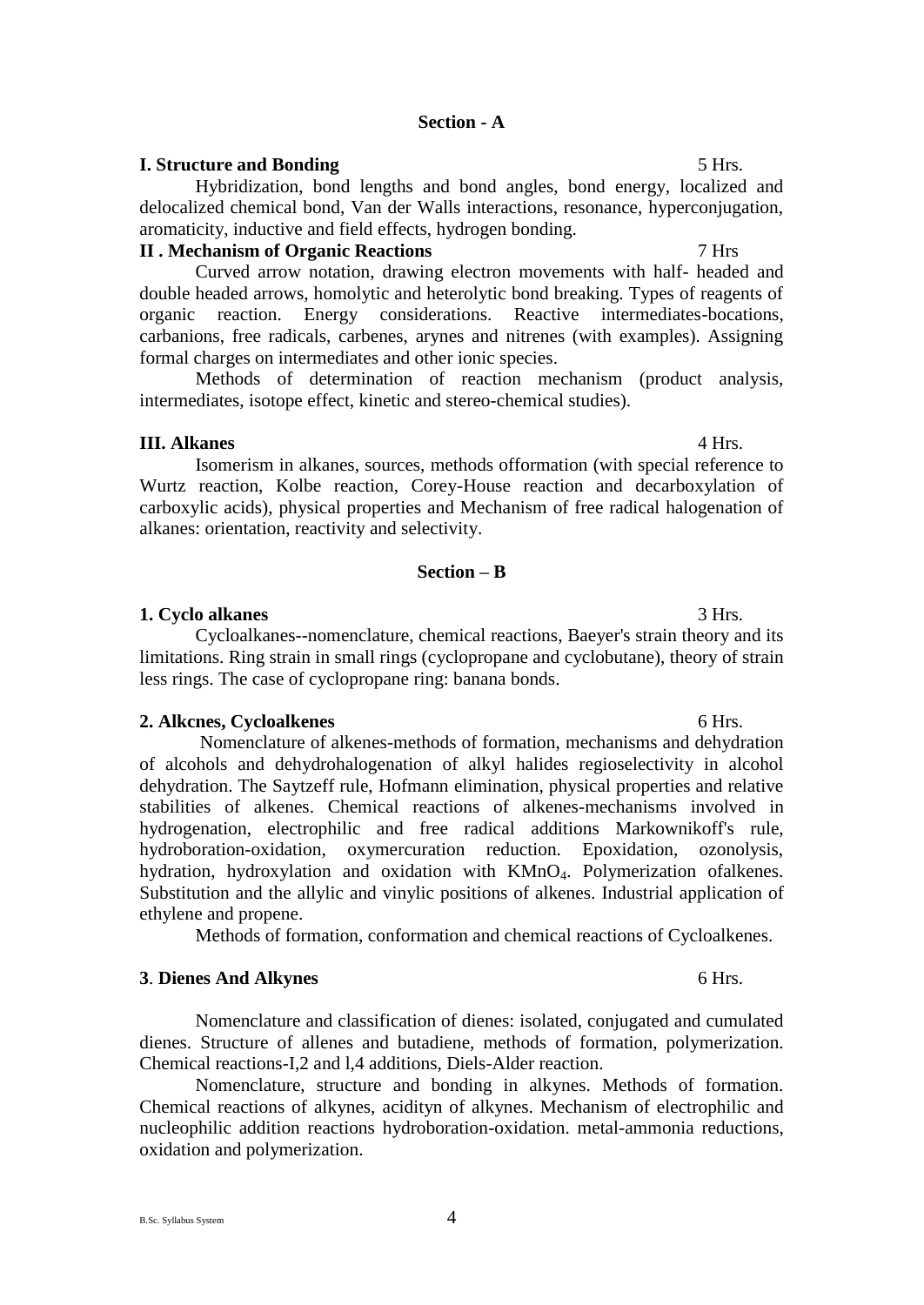## B.Sc. Syllabus System 5

## **SEMESTER I PAPER-III PHYSICAL CHEMISTRY**

**Max Marks : 35** 30 hours **Semester Paper : 26** Time allowed - 3 hrs **Internal Assessment: 9 3 period/week Pass Marks : 35%** 

**INSTRUCTIONS FOR THE PAPER SETTER**

The question paper will consist of three sections: A, B and C. Sections A and B will have four questions each from the respective section of the syllabus and will carry 4 marks each. Section C will consist of 5 short answer questions that will cover the entire syllabus and will be of 2 marks each. Use of scientific non-programmable calculator is allowed.

## **INSTRUCTIONS FOR THE CANDIDATES**

Candidates are required to attempt five questions (Section C 9th question being compulsory) selecting two questions from each of A & B Sections.

## **Section - A**

## 1. **Mathematical Concepts** 8 Hrs.

Logarithmic relations. curve sketching, linear graphs and calculation of slopes, differentiation of functions like kx,  $e^x$ ,  $x^n$ ,  $\sin x$ ,  $\log x$ , maxima and minima, partial differentiation and reciprocity relations. Integration of some useful/relevant functions permutations and combinations. Factorials. Probability .

#### 2. **Evaluation of Analytical Data** 6 Hrs. 6 Hrs.

Terms of mean and median, precision and accuracy in chemical analysis, determining accuracy of methods, improving accuracy of analysis, data treatment for series involving relatively few measurements, linear least squares curve fitting, types of errors, standard deviation, confidence limits, rejection of measurements (F-test and Q-test) numerical problems related to evaluation of analytical data.

## **Section - B**

#### 3. **Liquid State** 4 Hrs.

Intermolecular forces, structure of liquids (a qualitative description) Structural differences between solids, liquids and gases.

Liquid crystals: Difference between liquid crystal, solid and liquid, Classification, structure of nematic and eholestric phases. Thermography and seven segment cell.

### 4. **Gaseous State** 8 Hrs

Postulates of kinetic theory of gases, deviation from ideal behaviour, van der Waals equation of states, the isotherms of van der Waals equation, relationship between critical constants and van der Waals constants, the law of corresponding states, reduced equation of state.

Molecular velocities: Root mean square, average and most probable velocities. Qualitative discussion of the Maxwell's distribution of molecular velocities, collision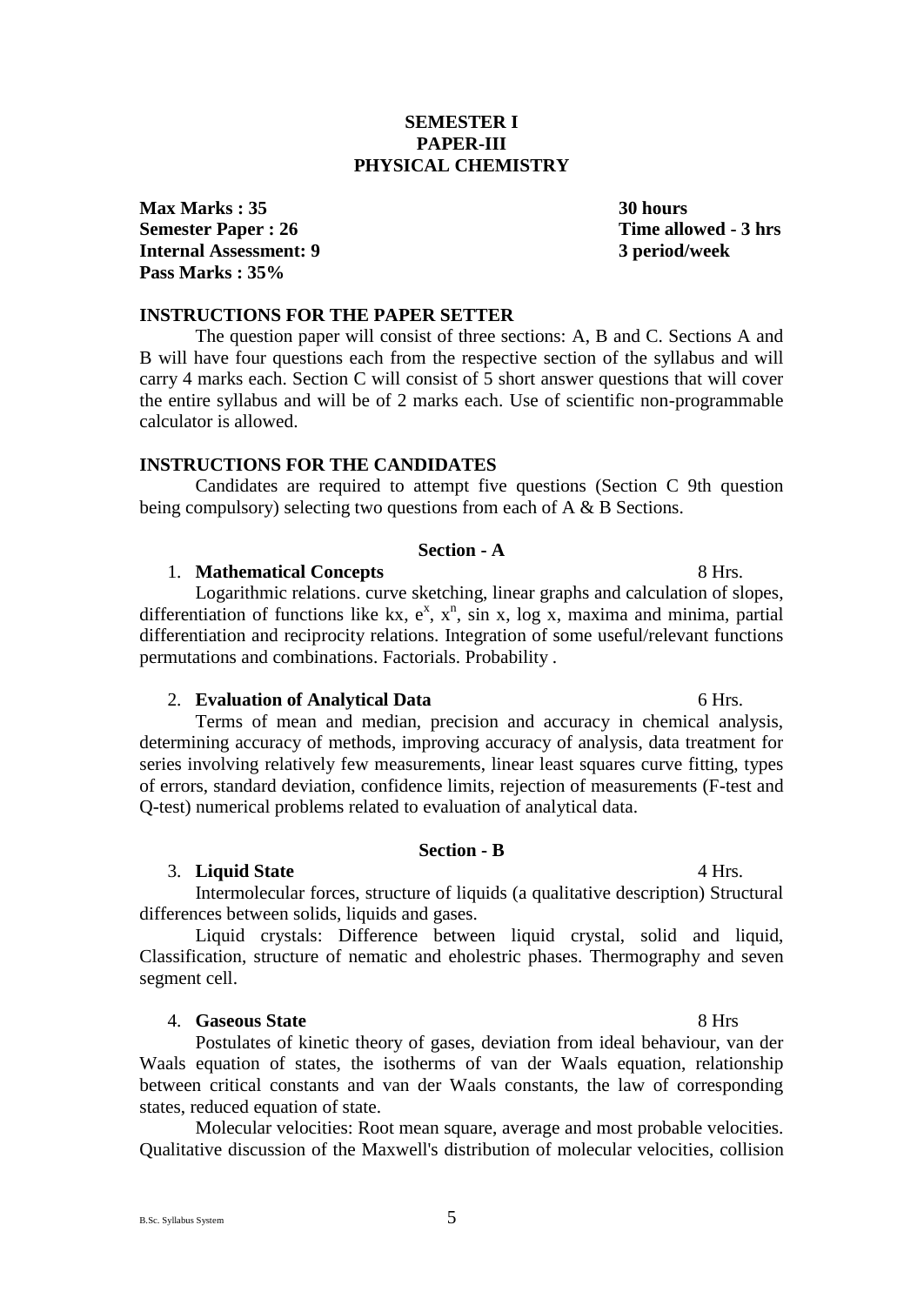number, mean free path and collision diameter, Liquifacation of gases (based on Joule-Thomson effect).

## 5. **Physical Properties and Molecular Structure** 4 Hrs.

Optical activity, polarization-(Clausius-Mossotti equation), orientation of dipoles in an electric field, dipole moment. Induced dipole moment, measurement of dipole moment temperature method and refractivity method. Dipole moment and structure of molecules, magnetic properties-paramagnetism, diamagnetism and ferromagnetism.

## **PRACTICAL CHEMISTRY - I SEMESTER I**

Max Marks : 45 6 Periods / week Passing Marks : 35%

## INSTRUCTIONS FOR THE PAPER SETTERS EXAMINERS/CANDIDATES

The Practical Examinations will be held in morning (one day) and morning session will be of 3 hours duration. During this session students will perform semi micro analysis. Paper setter will enlist five different mixtures and the examiner will randomly distribute these mixtures amongst the students. Each candidate will analyse one mixture. Students are permitted to consult the books for the scheme of tests for semimicro analysis. Examiners will check the note books and will hold viva-voce.

## **INORGANIC CHEMISTRY**

## **Semi-micro analysis:**

Cation analysis, separation and identification of ions from Groups I, II, III, IV, V and VI. Anion analysis (2 cation and 2 anion with no interference). 30 Marks

Viva Voce 10 Marks

Copy 5 Marks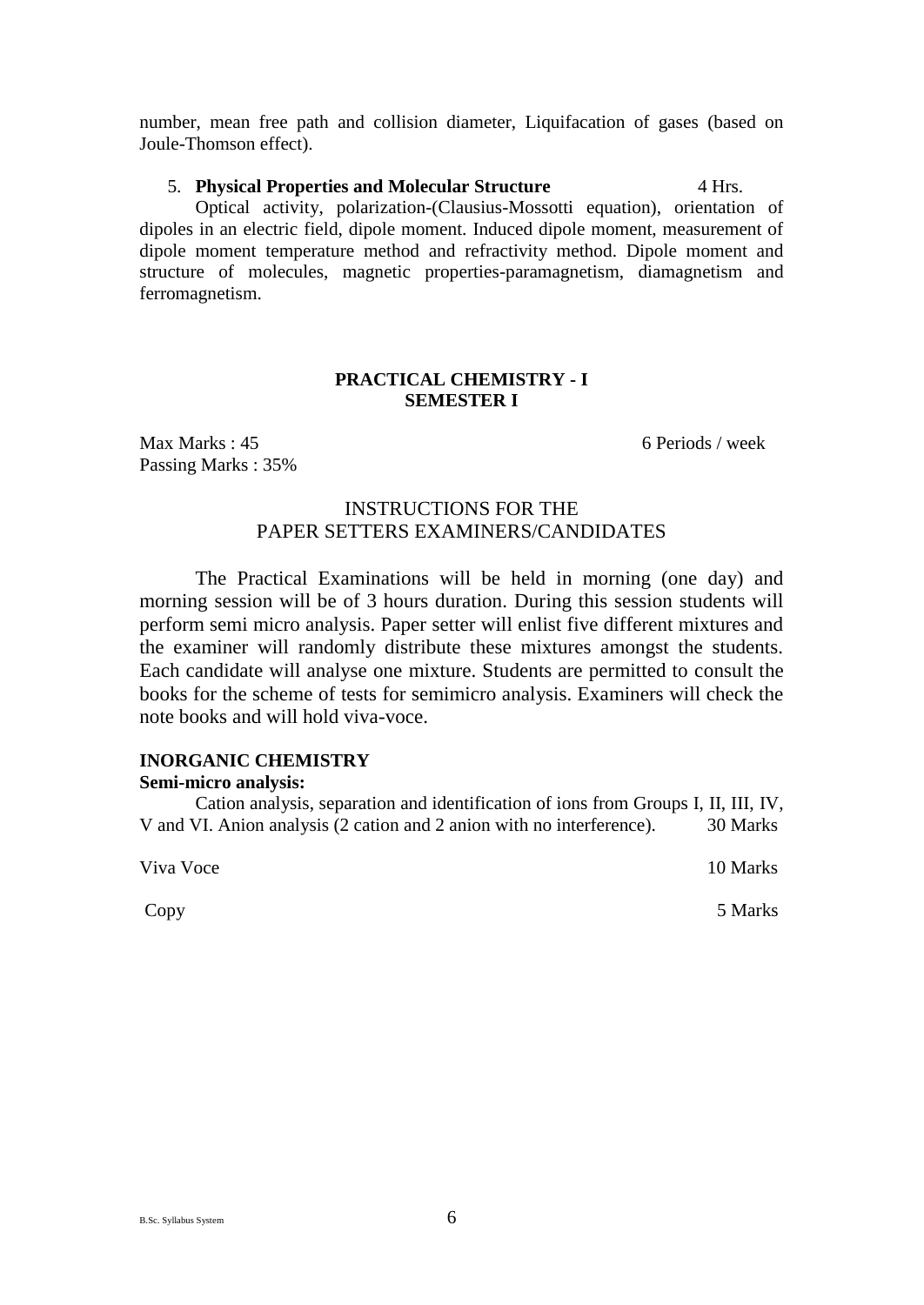## B.Sc. Syllabus System 7

**SEMESTER II PAPER-I INORGANIC CHEMISTRY**

**Max Marks : 35** 30 hours **Semester Paper : 26** Time allowed - 3 hrs **Internal Assessment: 9 3 period/week Pass Marks : 35%** 

## **INSTRUCTIONS FOR THE PAPER SETTER**

The question paper will consist of three sections: A, B and C. Sections A and B will have four questions each from the respective section of the syllabus and will carry 4 marks each. Section C will consist of 5 short answer questions that will cover the entire syllabus and will be of 2 marks each. Use of scientific non-programmable calculator is allowed.

## **INSTRUCTIONS FOR THE CANDIDATES**

Candidates are required to attempt five questions (Section C 9th question being compulsory) selecting two questions from each of A & B Sections.

## **Section - A**

### **1. Ionic Solids-** 5 hrs.

Concept of close packing, Ionic structures, (NaCl type, Zinc blende, Wurzite,  $CaF<sub>2</sub>$ , and antifluorite), radius ratio rule and coordination number, Limitation of radius ratio rule, lattice defects, semiconductors, lattice energy and Born-Haber cycle, solvation energy and solubility of ionic solids, polarizing power and polarisability of ions, Fajan's rule. Metallic bond-free electron, valence bond and bond theories.

## **2. s-Block Elements** 5 hrs.

Comparative study, diagonal relationships, salient features of hydrides, solvation and complexation tendencies including their function in biosystems.

## **3. p - Block Elements (Group 13)** 5 hrs.

Comparative study (including diagonal relationship) of groups 13 elements, compounds like hydrides, oxides, oxyacids and halides of groups 13; hydrides of boron-diborane and higher boranes, borazine, borohydrides.

#### **Section - B**

### **4. p - Block Elements (Group 14-17)** 15 hrs.

Comparative study (including diagonal relationship) of groups 14-l7 elements, compounds like hydrides, oxides, oxyacids and halides of groups 14-17; fullerenes, carbides, fluorocarbons, silicates (structural principle), tetrasulphur tetranitride, basic properties of halogens, interhalogens and polyhalides.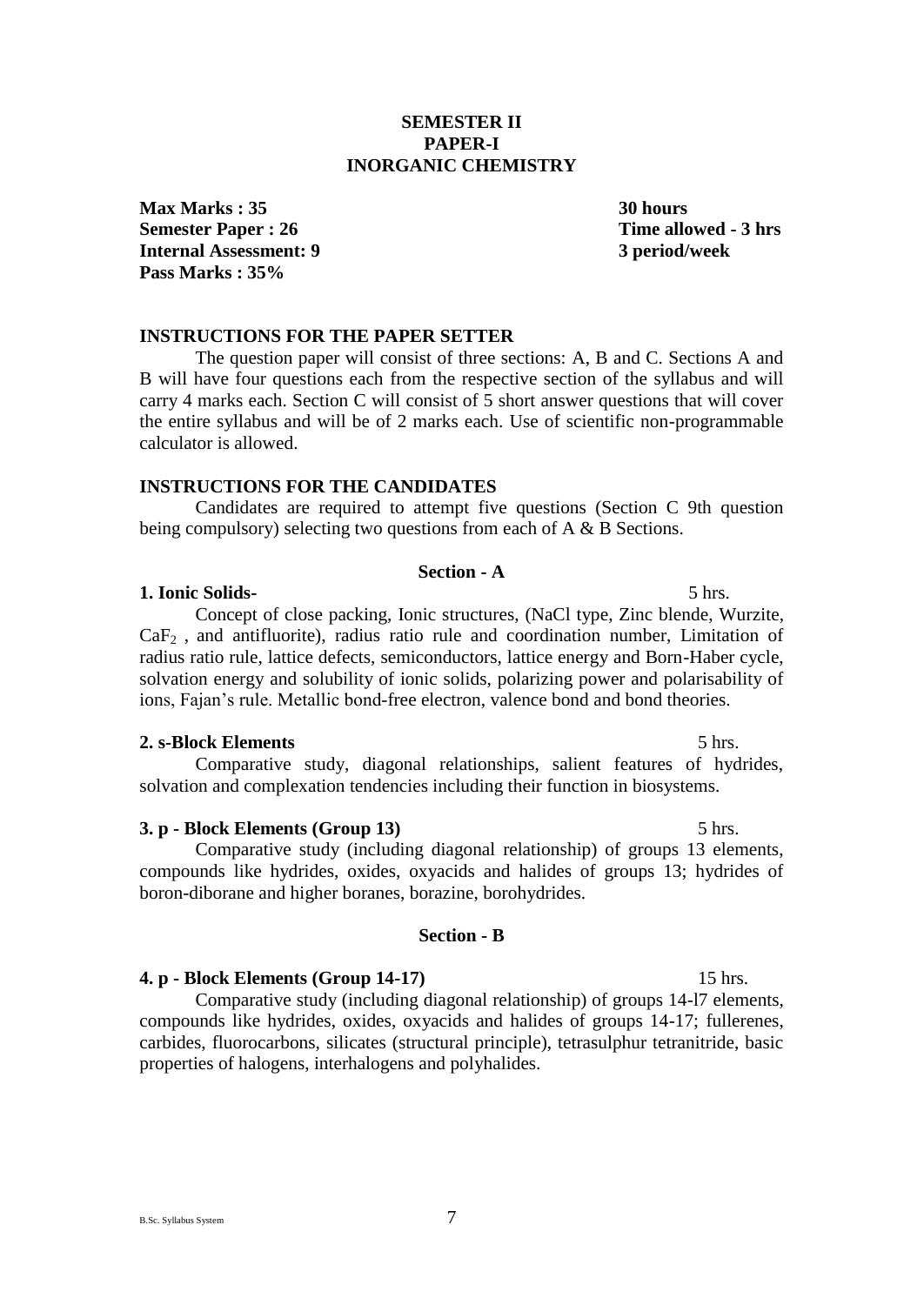of nomenclature. Geometric isomerism-determination of configuration of geometric isomers, E & Z system of nomenclature, geometric isomerism in oximes and alicyclic compounds.

Conformational isomerism-conformational analysis of ethane and n-butane; conformations of cyclohexane, axial and equatorial bonds, conformation of mono substituted cyclohexane derivatives.

Newman projection and Sawhorse formulae, Fischer and flying wedge formulae.

Difference between configuration and conformation.

## **Section - B**

## **1. Arcncs and Aromaticity** 7 Hrs.

Nomenclature of benzene derivatives. Aromatic nucleus and side chain. Structure of benzene: molecular formula and Kekule structure. Stability and carboncarbon bond lengths of benzene, resonance structure, MO picture.

**1. Stereochemistry of Organic Compounds** 15 Hrs. Concept of isomerism. Types of isomerism

stereogenic centrec, optical activity, properties of enantiomers, chiral and achiral molecules with two stereogenic centres, diastereomers, threo and erythro diastereomers, meso compounds, resolution of enantiomers, inversion, retention and

Optical isomerisin-elements of symmetry, molecular chirality, enantiomers,

Relative and absolute configuration, sequence rules,  $D \&$  Land R  $\&$  S systems

**Section - A**

Candidates are required to attempt five questions (Section C 9th question being compulsory) selecting two questions from each of A & B Sections.

B will have four questions each from the respective section of the syllabus and will carry 4 marks each. Section C will consist of 5 short answer questions that will cover the entire syllabus and will be of 2 marks each. Use of scientific non-programmable calculator is allowed.

## **INSTRUCTIONS FOR THE PAPER SETTER** The question paper will consist of three sections: A, B and C. Sections A and

**INSTRUCTIONS FOR THE CANDIDATES**

**Pass Marks : 35%** 

## **SEMESTER II PAPER-II ORGANIC CHEMISTRY**

**Max Marks : 35** 30 hours **Semester Paper : 26** Time allowed - 3 hrs **Internal Assessment: 9 3 period/week**

B.Sc. Syllabus System 8

racemization.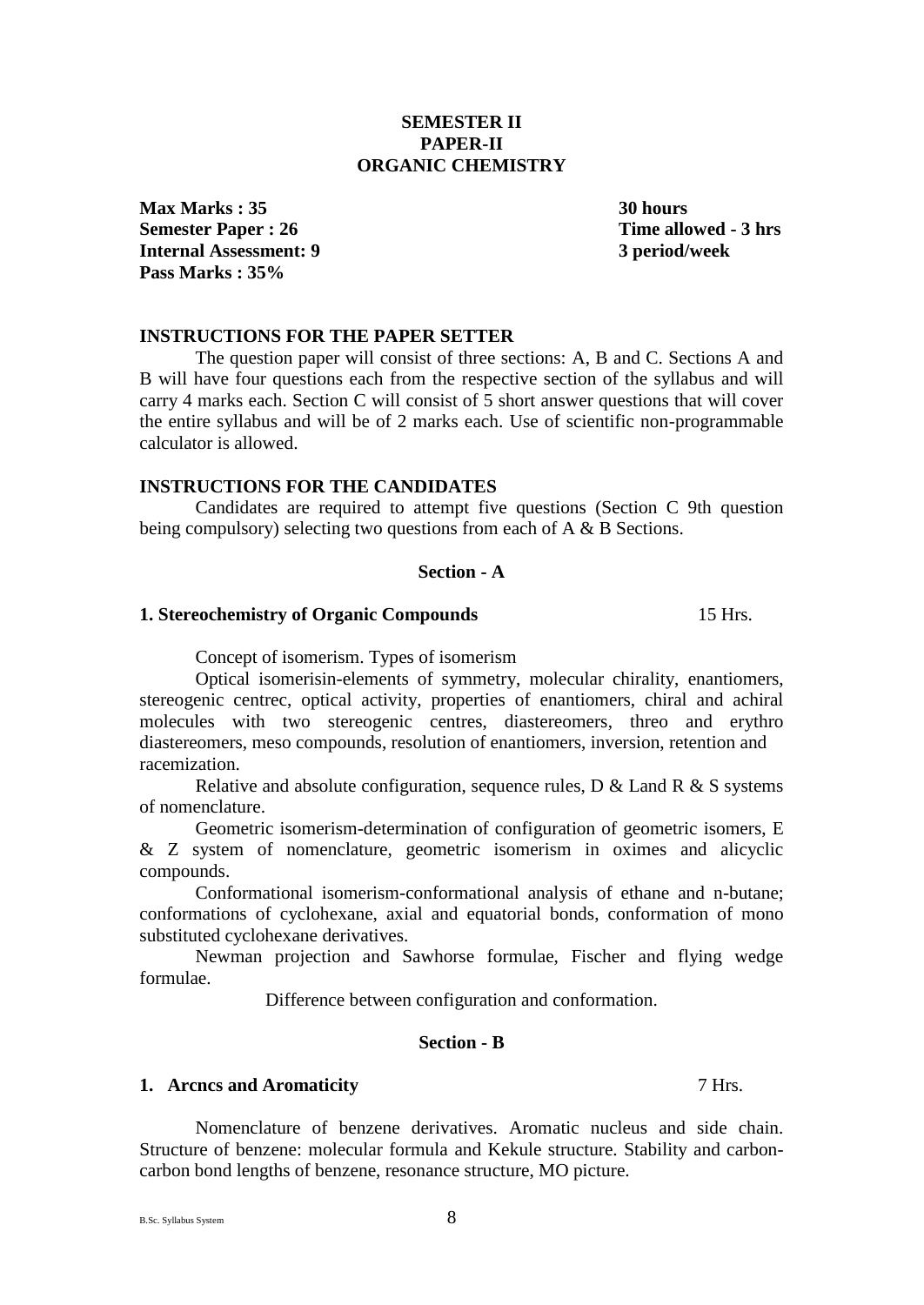**Aromaticity**: the Huckel rule, aromatic ions.

Aromatic electrophilic substitution-general pattern of the mechanism, role of σ and  $\pi$  complexes. Mechanism or nitration, halogenation, sulphonation, mercuration and Friedel-Crafts reaction. Energy profile diagrams. Activating and deactivating substituents, orientation and ortho/para ratio. Side chain reactions of benzene derivatives.

Methods of formation and chemical reaction of alkylbenzenes alkynyl benzenes.

## **2. Alkyl and aryl halides** 8 Hrs.

Nomenclature and classes of alkyl halides, methods of formation chemical reactions. Mechanisms of nucleophilic substitution reactions of alkyl halides,  $S_N^{-1}$  and  $S_N^2$  reactions with energy profile diagrams.

Methods of formation of aryl halides, nuclear and side chain reactions. The addition elimination and the elimination-addition mechanisms of nucleophilic aromatic substitution reactions.

Relative reactivities of alkyl halides vs allyl, vinyl and aryl halides.

## **SEMESTER II PAPER-III PHYSICAL CHEMISTRY**

**Max Marks : 35** 30 hours **Semester Paper : 26** Time allowed - 3 hrs **Internal Assessment: 9 3 period/week Pass Marks : 35%** 

## **INSTRUCTIONS FOR THE PAPER SETTER**

The question paper will consist of three sections: A, B and C. Sections A and B will have four questions each from the respective section of the syllabus and will carry 4 marks each. Section C will consist of 5 short answer questions that will cover the entire syllabus and will be of 2 marks each. Use of scientific non-programmable calculator is allowed.

## **INSTRUCTIONS FOR THE CANDIDATES**

Candidates are required to attempt five questions (Section C 9th question being compulsory) selecting two questions from each of A & B Sections.

## **Section - A**

## 1. **Solutions, Dilute Solutions and Colligative Properties** 8 Hrs.

Ideal and non-ideal solutions, methods of expressing concentration of solutions, activity and activity coefficients.

Dilute solution, colligative properties, Raoult's law, relative lowering of vapour pressure, molecular weight determination. Osmosis, law of osmotic pressure and its measurement, determination molecular weight from osmotic pressure,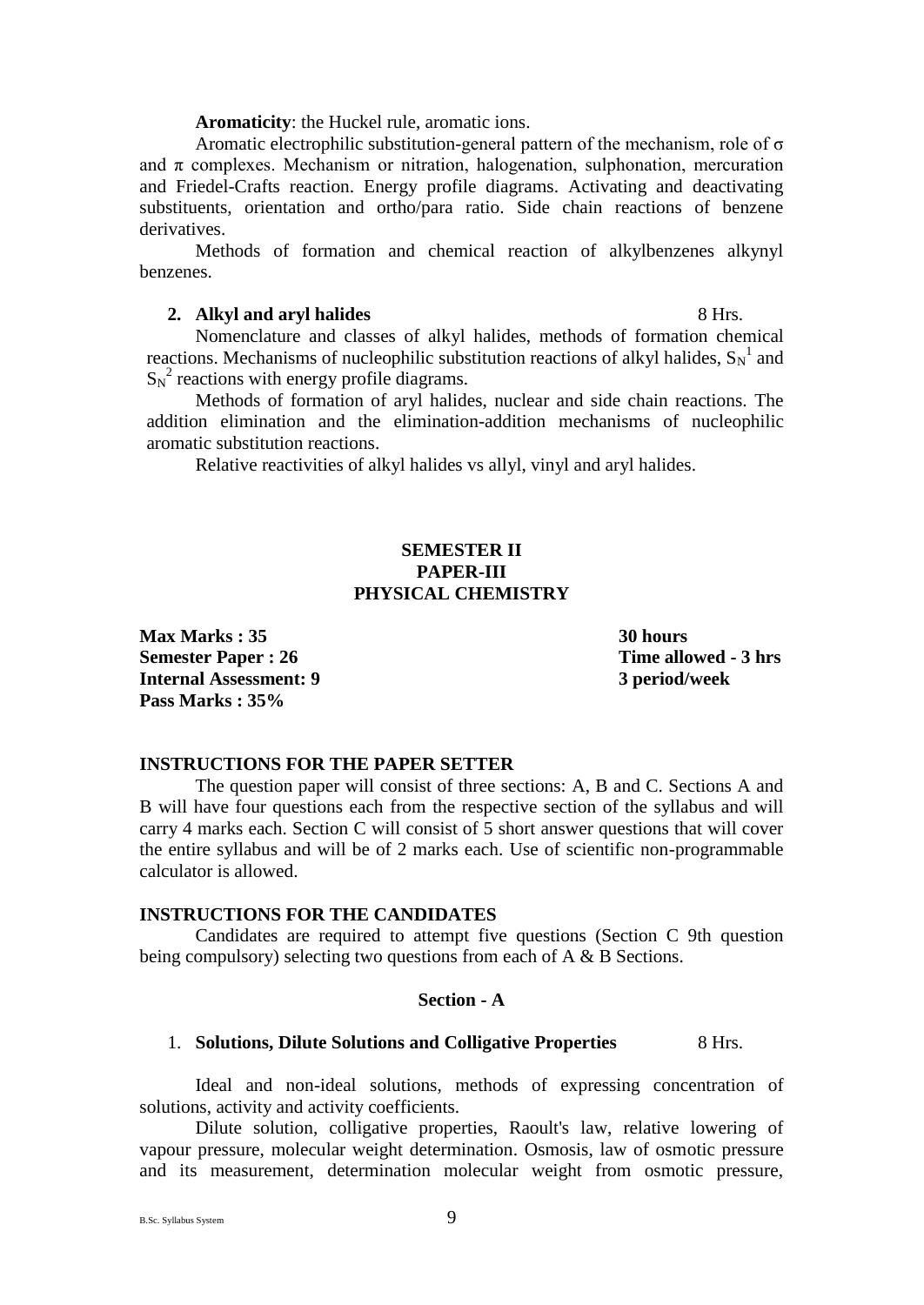Elevation of boiling point and depression of freezing point, Thermodynamic derivation of relation between molecular weight and elevation in boiling point and depression in freezing point. Experimental methods for determining various colligative properties.

Abnormal molar mass, degree of dissociation and association of solutes.

## 2. **Colloidal State** 7 Hrs.

Definition of colloids, classification of colloids

Solids in liquids (sols): properties-kinetic, optical and electrical; stability of colloids protective action, Hardy-Schulze law, gold number.

Liquids in liquids (emulsions) types of emulsions, preparation, Emulsifiers.

Liquids in solids (gels): Classification, preparation and properties inhibition. General applications of colloids.

## **Section – B**

### **3. Chemical Kinetics and catalysis** 15 Hrs.

Chemical kinetics and its scope, rate of a reaction, factors influencing the rate of a reaction- concentration, temperature, pressure, solvent, light, catalyst. Concentration dependence of rates, mathematical characteristics of simple chemical reactions-zero order, first order, second order, pseudo order, half life and mean life. Determination of the order of reaction-s-differential method, method of integration, method of half life period and isolation method.

Radioactive decay as a first order phenomenon.

Theories of chemical kinetics, effect of temperature on rate of reaction. Arrhenius equation, concept of activation energy.

Simple collision theory based on hard sphere model, transition state theory (equilibrium hypothesis). Expression for the rate constant based on equilibrium constant and thermodynamic aspects.

Catalysis and general characteristics of catalytic reactions. Homogeneous catalysis, acid base catalysis and enzyme catalysis including their mechanisms, Michaelis Menten equation for enzyme catalysis and its mechanism.

## **PRACTICAL CHEMISTRY II SEMESTER II**

Max Marks : 45 6 Periods / week Passing Marks : 35%

## INSTRUCTIONS FOR THE PAPER SETTERS EXAMINERS/CANDIDATES

In this session in morning students will perform physical and organic chemistry practicals. Examiner will again conduct viva-voce of students.

- 1) The examiner should preferably give different liquids solids to the candidates for the determination of boiling point/melting point and crystallization from the list of liquids/solids by the paper setter.
- 2) The paper setter will provide a list of five physical chemistry experiments. The examiner will allot one experiment randomly to each candidate. The candidate will write theory, brief procedure and

B.Sc. Syllabus System 10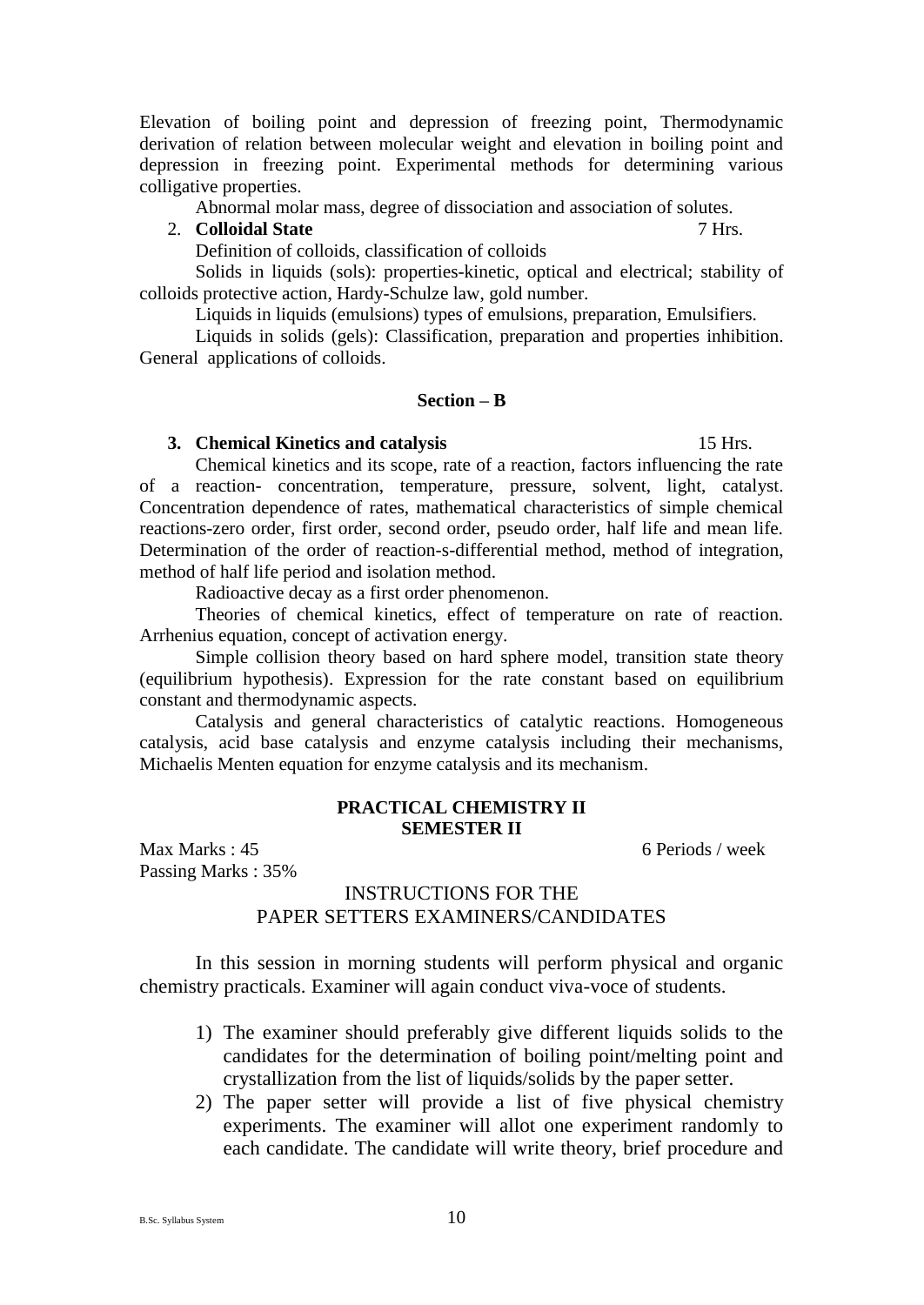general calculations of the experiment in the first 10 minutes and thereafter perform the actual experiment.

## DETAILS OF DISTRIBUTION OF MARKS

| 1) Melting point/boiling point/crystallization | 10 marks |
|------------------------------------------------|----------|
| 2) Physical chemistry experiment               | 20 marks |
| a) Initial write up                            | 7 marks  |
| b) Performance                                 | 18 marks |
| 4) Viva-voce                                   | 10 marks |
| 5) Note Book                                   | 5 marks  |

## **Laboratory Techniques Determination of melting points:**

Naphthalene,  $80-82^\circ$ . Benzoic acid,  $121.5-122^\circ$ Urea, 132.5-133°, Succinic acid, 184.5-185°. Cinnamic acid, 132.5-133°, Salicylic acid, 157.5-158°. Acetanilide, 113.5-114<sup>°</sup>, *m*-Dinitrobenzene, 90<sup>°</sup>. p-Dichlorobenzene, 52°, Asprin, 135°.

## **Determination of boiling points**

Ethanol, 78°, Cyclohexane, 81.4°. Tolune, 110.6°, Benzene, 80°.

## **Crystallization**

Concept of induction of crystallization Phthalic acid from hot water (using fluted filter paper and seamless funnel) Acetanilide from boiling water Naphthalene from ethanol Benzoic acid from water

## **Physical Chemistry Experiment** 20 Marks **Chemical Kinetics**

- 1. To determine the specific reaction rate of the hydrolysis of methyl acetate/ethyl acetate catalyzed by hydrogen ions at room temperature.
- 2. To study the effect of acid strength on the hydrolysis of an ester.
- 3. Viscosity & Surface Tension of pure liquids. To determine the viscosity and surface tension of  $C_2H_5OH$  and glycerin solution in water
- 4. Molecular weight determined by Rast method.

| <b>Viva Voce</b> | 10 Marks |
|------------------|----------|
| Copy             | 5 Marks  |

## BOOKS SUGGESTED (THEORY COURSES)

1. *Basic Inorganic Chemistry.* F.A. Cotten. G. Wilkinson and P.L.. Gaus. Wiley.

2. *Concise Inorganic Chemistry.* J. D. Lee. ELBS.